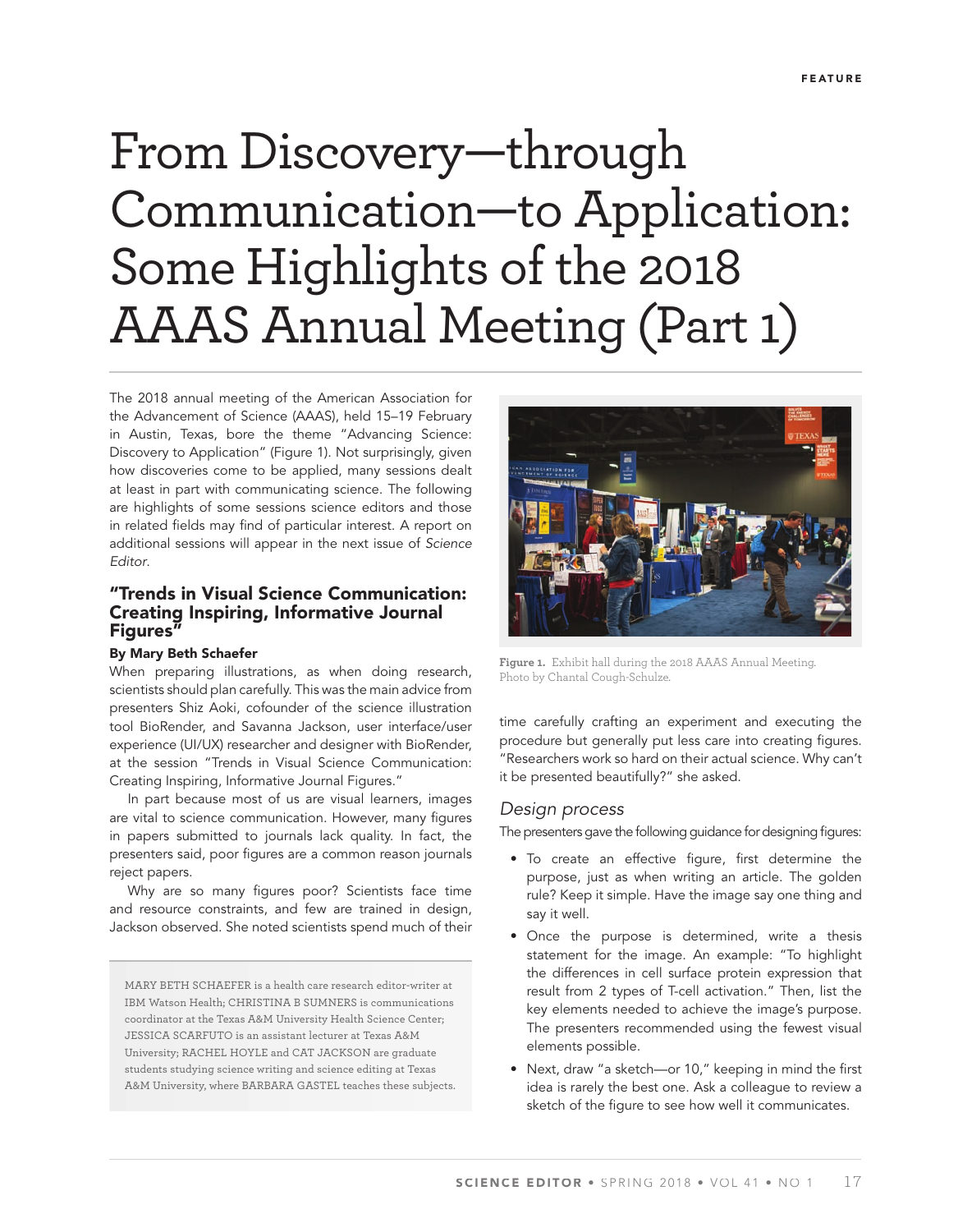# Design principles

The presenters also summarized principles of design. Some highlights:

- Minimize "visual noise"—elements distracting from the main message. Aoki noted some design features that have lost favor because they contain visual noise. These features include gradients (instead of flat colors), drop shadows, and stylized text, such as word art.
- Another design consideration is visual hierarchy, meaning what the viewer notices first in an image. For Englishspeaking audiences, visual elements usually should flow from top left to bottom right. Size, space, and color can draw attention to certain objects, and grouping can show that objects are related. Images also should be unified and consistent. Inconsistencies, such as using an arrow or color in different ways, create visual noise. And misalignment, even if slight, can distract viewers.
- In general, sans serif typefaces look more modern than serif typefaces, but the latter have their place (for example, if a document should look authoritative). And those designing figures need not shy away from big block letters, which can help show readers what is important.

## Tools

The presenters noted several tools and resources, including a data-visualization page on the AAAS website (https://www. aaas.org/page/visualizing-data) and Twitter handles such as @iamscicomm. Before closing, the presenters demonstrated how to build a figure using BioRender (https://biorender.io; Figure 2), which has a library of science-related icons. Such resources can help scientists prepare effective figures despite lack of training and time.



**Figure 2.** Speakers Shiz Aoki and Savanna Jackson used this image to demonstrate key design principles. The image was made with their company's graphics tool, BioRender, and is used with permission.

# **"Developing a Narrative About Your Data" By Christina B Sumners**

The three panelists at this session offered perspectives about the benefits and potential risks of telling stories, or developing narratives, about science. They also shared their experiences doing so and offered suggestions for best practice.

Michael E Webber, professor at the University of Texas at Austin, approached the topic as an academic interested in popularization. He said the "Carl Sagan effect" (the idea that those who communicate science to the public somehow are not "serious" scientists) is indeed real and lamented that, at least historically, such efforts have not counted much in decisions about tenure or awards. To keep people from thinking that someone who simplifies the science for a broad audience does not understand it, he suggested stating up front that what is being said is an oversimplification. Doing so will reassure the experts in the audience while not losing everyone else.

Karen Akerlof, visiting scholar at AAAS and a research assistant professor at George Mason University, described storytelling as so powerful, it's almost like drugs. "We are social creatures; when we engage in storytelling, it helps bind us to other people," she said. Whereas our ancestors would gather around the fire to tell stories, computer screens are our modem campfires, she added. Still, the basics have not changed: Good stories are set in a specific time and place, typically have a chronology with specific causations between events, and are populated with archetypal characters. Akerlof noted that highly cited journals tend to have articles with more narrative. She also emphasized why narrative should be important to academics: "If you land in the The New York Times, your citations will go through the roof, and your university will be very happy."

Joe Hanson, creator and host of the web video series It's Okay to Be Smart, said the human mind has traits science storytellers can use for good or evil: We love patterns, so much so we will find them everywhere, even in clouds or in craters on the moon. Also, we love stories; we innately think in stories, not in data points. Therefore, "you need to focus on building those stories, and your data is not your story, it's a character," he commented. Hanson also stated that the elements of storytelling, such as cliffhangers, can be great for stories about science. However, it's important to be careful: For example, although good narratives have conflict, to tell the story of how 97% of scientists agree climate change is happening and 3% disagree does a disservice to the situation and general scientific consensus.

To watch a video of this session or of the other two parts of the Communicating Science Seminar, visit the AAAS 2018 Annual Meeting Communicating Science Seminar web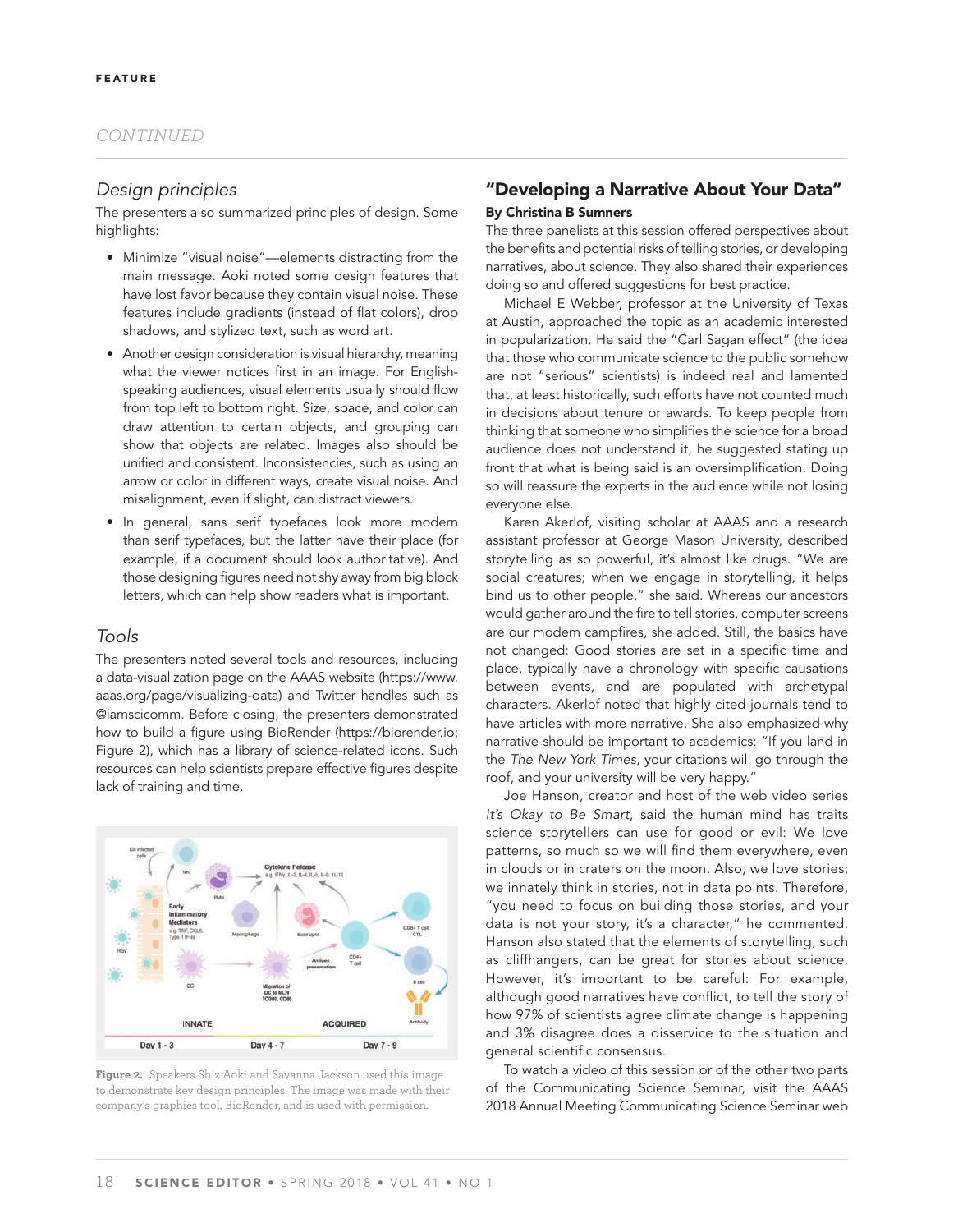page (https://www.aaas.org/page/2018-annual-meetingcommunicating-science-seminar).

#### **"Exploring Public Fears and Myths: Vaccine Hesitancy, Food Safety in Fukushima, and Bacteria"**

#### **By Jessica Scarfuto**

"It's a communication problem," said Thomas Hartung of the Johns Hopkins Bloomberg School of Public Health. This was the overarching theme of the three talks in this session. The speakers discussed reasons for public misconceptions regarding vaccines, food safety after the Fukushima nuclear reactor disaster, and the dangers of bacteria. They also discussed what to do to combat such misconceptions.

Hartung began the session by addressing why people tend to believe scientific fallacies on such topics. People receive a constant stream of poor information, misconceptions, and myths from family members, the media, and others, he observed. And although members of the public trust academic experts highly, studies indicate they seem to trust their peers the most. Also, scientists still do not know what causes autism, which has erroneously been linked to receipt of vaccines; thus, room exists for speculation among people looking for answers.

Miyoko Watanabe, senior executive of the Japan Science and Technology Agency, shared similar insights regarding public mistrust of food from Fukushima after the 2011 nuclear reactor disaster. Fukushima is famous for producing tomatoes, rice, peaches, and cucumbers, but after the nuclear disaster caused fears of radioactive contamination, members of the public worried the food might not be safe to eat.

"Unfortunately, the scientists caused public fear," Watanabe stated, saying the situation was poorly handled. The Japanese people apparently thought scientists could predict earthquakes, but the earthquake leading to the disaster was unpredicted. Scientists had also assured the public that nuclear power plants had very good safety systems in place, but the Fukushima plant did not. The resulting mistrust has been very difficult to rectify: Radiation levels have been rigorously measured throughout the region and multiple reports have confirmed the food is safe, but still the industry is suffering financially.

The last speaker, Catherine Buckley of University College Cork in Ireland, kicked off her talk by dropping a doughnut on the floor. There was groaning and somebody yelled "5-second rule!" but Buckley had a purpose for what seemed to be an act of clumsiness. "How many of you would have eaten that doughnut?" she asked. "And of those who said no, how many are scientists?" Buckley went on to note that the age-old 5-second rule lacks any validity but that not all bacteria are bad. In fact, she said, very few bacteria are pathogenic at all, and if we do not change our use of antibiotics, the number of deaths from antibiotic-resistant infections could rise to 10 million people per year by 2050, exceeding the annual number of cancer deaths.

So what can be done to counter such myths? As Hartung put it, "Scientists need to leave the ivory tower." With more transparency and social media communication, the speakers indicated, scientists can help ensure the public sees accurate information rather than the pseudoscience rampant on much of the Internet.

#### **"What Citizens Think About Science: Survey Data and Implications for Communicators"**

#### **By Rachel Hoyle**

At this session, speakers from the United States and United Kingdom discussed survey findings regarding public views of science. The first speaker, John Besley of Michigan State University, said attitudes toward science are positive and stable according to the Science and Engineering Indicators (a National Science Foundation report based on the General Social Survey, in which 3,559 face-to-face interviews were conducted in the United States). Most respondents agreed science is necessary, solves problems, and provides more benefits than harms. Moreover, respondents indicated they trusted scientific experts more than any other group about medical information, climate science, and the potential health risks of genetically modified foods.

Peter Muhlberger of the National Center for Science and Engineering Statistics, which developed the Science and Engineering Indicators, presented additional findings. He noted that when survey questions were worded to avoid triggering personal beliefs, Americans' responses resembled those from people in other countries.

Ethan Greenwood of the Wellcome Trust, Nick Allum of the University of Essex, and Patrick Sturgis of the University of Southampton offered findings from the Wellcome Trust Monitor (a survey involving face-to-face interviews with 1,179 adults and 374 youths in the United Kingdom). In the survey, more education—and consequently, higher socioeconomic class—was associated with greater science efficacy (that is, more factual information and understanding). The survey respondents reported they obtained most of their science information online; disparities by class or education did not seem to exist in this regard.

Cary Funk of the Pew Research Center presented highlights of the center's findings. She said the findings suggest that social and entertainment media are ways to reach beyond the active consumer of scientific information.

Based on the generally favorable survey results, Besley recommended a "less negative" stance when communicating science. Instead, he said to "articulate the great fortune we have to be in the scientific community."